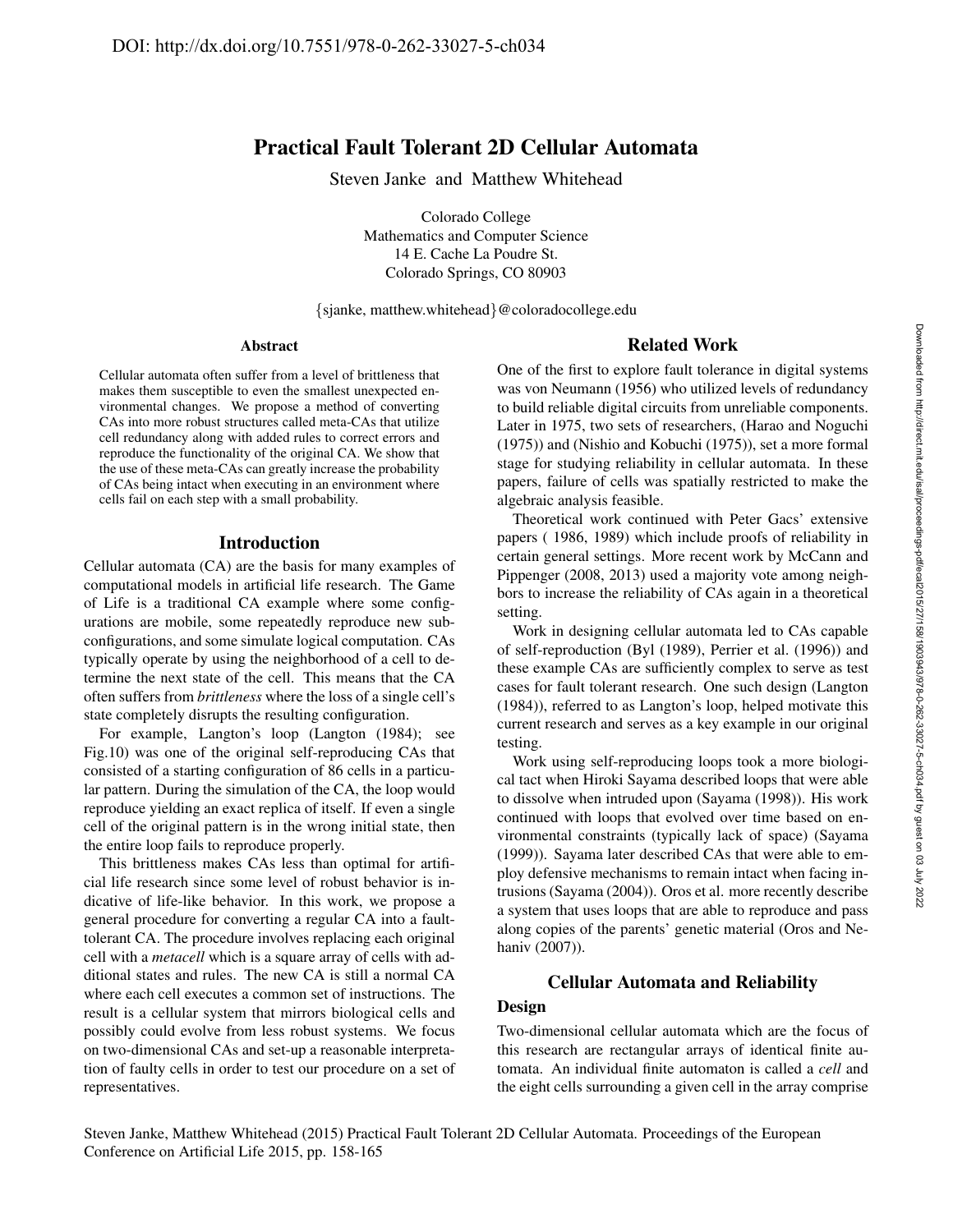the *neighborhood*. Traditionally, there are two interpretations of the neighborhood. In the von Neumann design, the neighborhood is just the four cells bordering to the north, east, south, and west; the other four are ignored. The Moore design includes all eight cells in the neighborhood.

The cells operate on discrete time steps and in one step, a cell uses its current state plus the state of the neighbors to determine its next state. The transition is described by a function that sends the neighborhood configuration along with the current state of the central cell to a new state for the central cell. This transition function can be presented as a set of rules. For a Moore neighborhood design, each rule is a 10-tuple of states,  $(S_{cur}, S_N, S_{NE}, S_E, S_{SE}, S_S, S_{SW}, S_W, S_{NW}, S_{new}).$ Here, the given cell is currently in state  $S_{cur}$  and the eight neighbors are in the states listed. On the next time step, the given cell transitions to state  $S_{new}$ . This means that for the Game of Life CA, since there are two cell states (usually designated "alive" and "dead"), there are 2<sup>8</sup> possible Moore neighborhoods. The given cell has two possible states  $S_{curr}$ , so there are  $2^8 \times 2 = 2^9$  rules in the transition function. In practical implementations, many of these rules are inactive in the sense that they do not change the state of the central cell; utilizing this observation can speed up the actual simulation. Also, it is generally agreed that state 0 is designated as a quiescent state and therefore the tuple  $(0,0,0,0,0,0,0,0,0,0)$  is a rule in most CAs.

In general, with S states, there are  $S^9$  rules for a Moore neighborhood CA and  $S<sup>5</sup>$  rules for a von Neumann neighborhood CA. (The total number of transition functions and hence CAs with S states using the Moore neighborhood is then  $S^{S^9}$ .) The number of activated rules along with the number of states gives a rough measure of complexity for the CA. One constraint in converting a CA to a more faulttolerant form is the level of complexity introduced. Some redundancy has to be introduced to improve reliability, but it is also useful and important to give some consideration to the minimal necessary redundancy.

The rules determine a CA, but in order for the CA to do useful work or display useful behavior, we also need an *initial configuration*. This is simply a finite set of cells containing at least one non-quiescent state. The initial configuration and the set of rules together determine the fault-tolerance of a CA. For example, in the Game of Life the set of rules (using the Moore neighborhood) basically quantifies the two intuitive rules:

- 1. Any "dead" cell becomes alive if it has exactly 3 "live" neighbors.
- 2. Any "live" cell stays alive only if it has 2 or 3 "live" neighbors.

With these rules, an initial configuration forming a  $2 \times 2$ block of live cells, is fault-tolerant in the sense that if any of

the four become dead, the configuration repairs itself. On the other hand, a *glider* configuration, which will move diagonally across the cellular array in 4 steps, is not fault-tolerant. If any of the cells die, the diagonal movement fails. Cells which are particularly critical for the continued successful operation of the CA are referred to as *essential cells*.



Figure 1: A simple block in the Game of Life that repairs the loss of any single one of its cells.



Figure 2: A glider in the Game of Life fails to continue its diagonal movement pattern when any of its cells die.

#### Cell Lifetime

In order to specify the source of faults in CAs, we use machine lifetime as an analogy. Each cell is a finite automaton with a finite lifespan. At the end of a cell's lifetime, it is immediately replaced and the new cell begins in the quiescent state. Probabilistically, if a cell has probability  $p$  of failing on any given time step and if we assume each time step is independent (more theoretical than practical), then the expected lifetime of the cell is  $1/p$ . We assume that all cells in an array have the same lifetime. On each step of the CA simulation, each cell has probability  $p$  (independently) of failing and hence needing replacement. We refer to this as a  $p - death$  environment.

Note that there are many ways of introducing faults into a CA. A fault might mean that a cell spontaneously transitions to another state rather than to the quiescent state as in the lifetime model. (Notice that the  $2 \times 2$  block in the Game of Life CA is not tolerant to spontaneous transitions to active states.) In some previous work, the fault model assumes that there is a maximum number of faults in each spatial region of the CA. Yet another model might allow periods of no faults giving the CA time to repair. However, in this study we settle on the lifetime model and allow each cell to independently experience a fault with some common probability.

### Test Cases

To test a CA for fault tolerance, we first identify a specific task that the CA should complete. For example, we might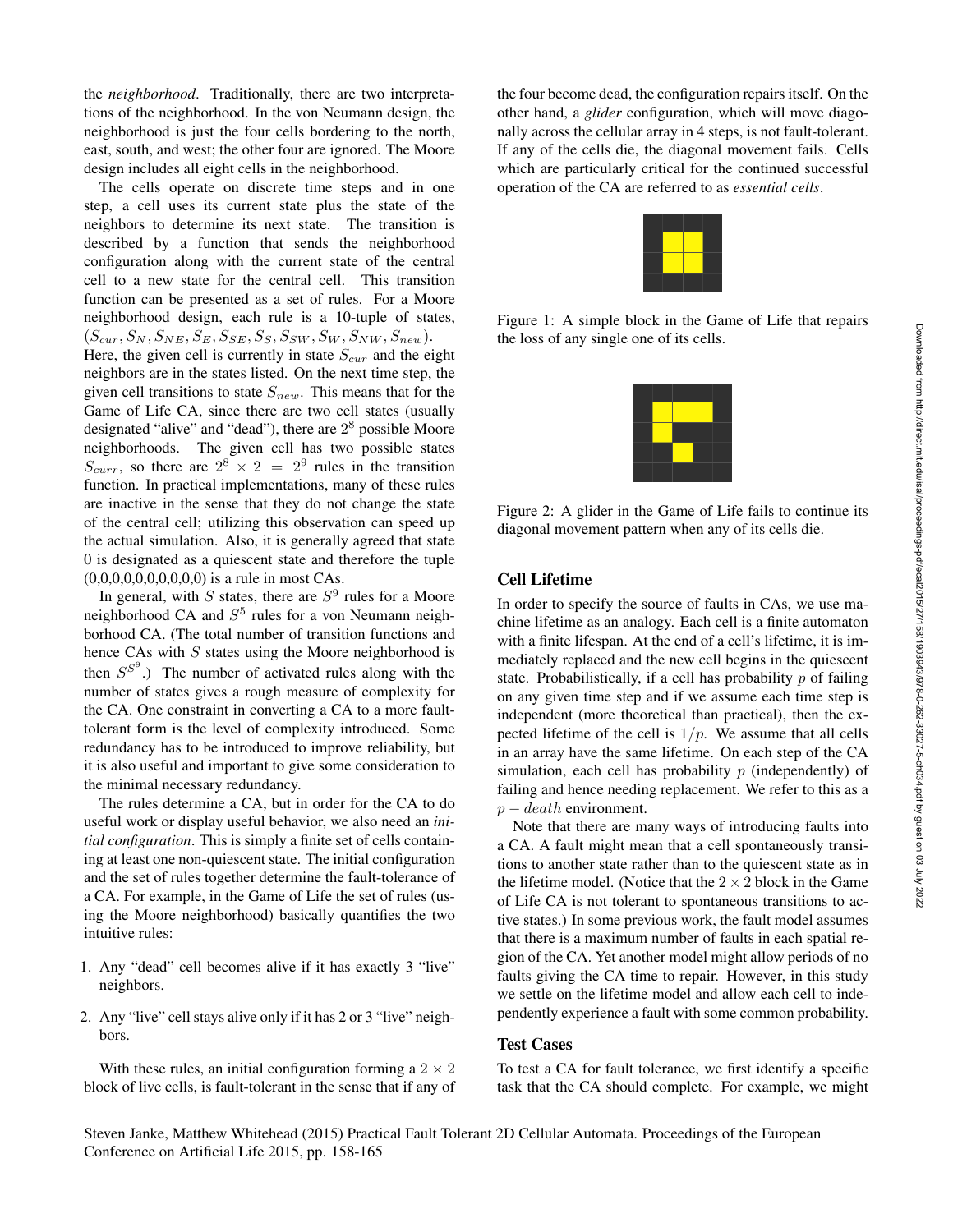decide that the key function of the Langton loop CA is to produce one additional copy of itself which it may do in  $n$ steps. So we run the CA for n steps in a  $p - death$  environment and then remove the threat of failures for an additional  $k$  steps. If the CA effectively repairs itself, it is counted as a success. The proportion of successes is then recorded as the reliability or fault tolerance.

Note that there are three sources of ambiguity here. First, it is not always obvious when a CA has completed a task; for a self-reproducing CA, it may be obvious, but for a digital gate simulation, perhaps only the correct signal needs to pass through the gate. Second, the number of extra steps  $k$  is not well-defined; in some test cases we took  $k = 0$  and in others we used  $k = n$ . Finally, in practical uses of CAs, it is not necessary for the final state to exactly match the CA with no faults. In other words, it may only be a sub-configuration, like the digital signal through a gate, that needs to be correct.

To test our procedure for constructing fault-tolerant CAs, we focused on the following CAs with von Neumann neighborhoods (see http://cs.coloradocollege.edu/ ˜mwhitehead/metacells for .RLE and .table files).

• Single Transition (Figure 3): This is the most primitive CA since it simply starts with a configuration of five cells and transitions (using the rules of any CA) to the new state for the central cell. Testing this configuration gives us information for predicting how larger CAs may perform. Experiments are considered successful for this CA if the center cell is correct after the single transition.



Figure 3: Single transition structure

• Glider (Figure 4): Unlike the glider configuration in the Game of Life which uses a Moore neighborhood, this glider functions with a von Neumann neighborhood and three rather than two states. Figure 4 shows the stages in moving from right to left. Experiments are considered successful for this CA if the glider is intact after flying to the left for four simulation steps.



Figure 4: Glider Stages: moves from right to left

• Coral (Figure 5): This is a slightly more complicated CA whose starting configuration is simple, but it produces a

symmetric structure that continually grows in size (Figure 5 also shows the structure after eight steps). Experiments are considered successful for this CA if the coral structure is intact after eight simulation steps.



Figure 5: Coral: Start(left) and after 8 steps (right)

• XOR Gate (Figure 6): This CA simulates the digital XOR gate with two inputs and one output. The final configuration after 14 steps is shown in Figure 7. Experiments are considered successful if the correct signal is sent out to the end of the structure and the gate is intact.



Figure 6: XOR Gate Starting Structure – Input 1 at top and input 0 at bottom



Figure 7: XOR Gate after 14 steps

• Byl's Loop (Figure 8): One of the key self-reproducing CAs. After 25 steps, the evolving configuration contains two copies of the initial configuration (Figure 9). Experiments are considered successful for this CA if the loop can correctly copy itself one time.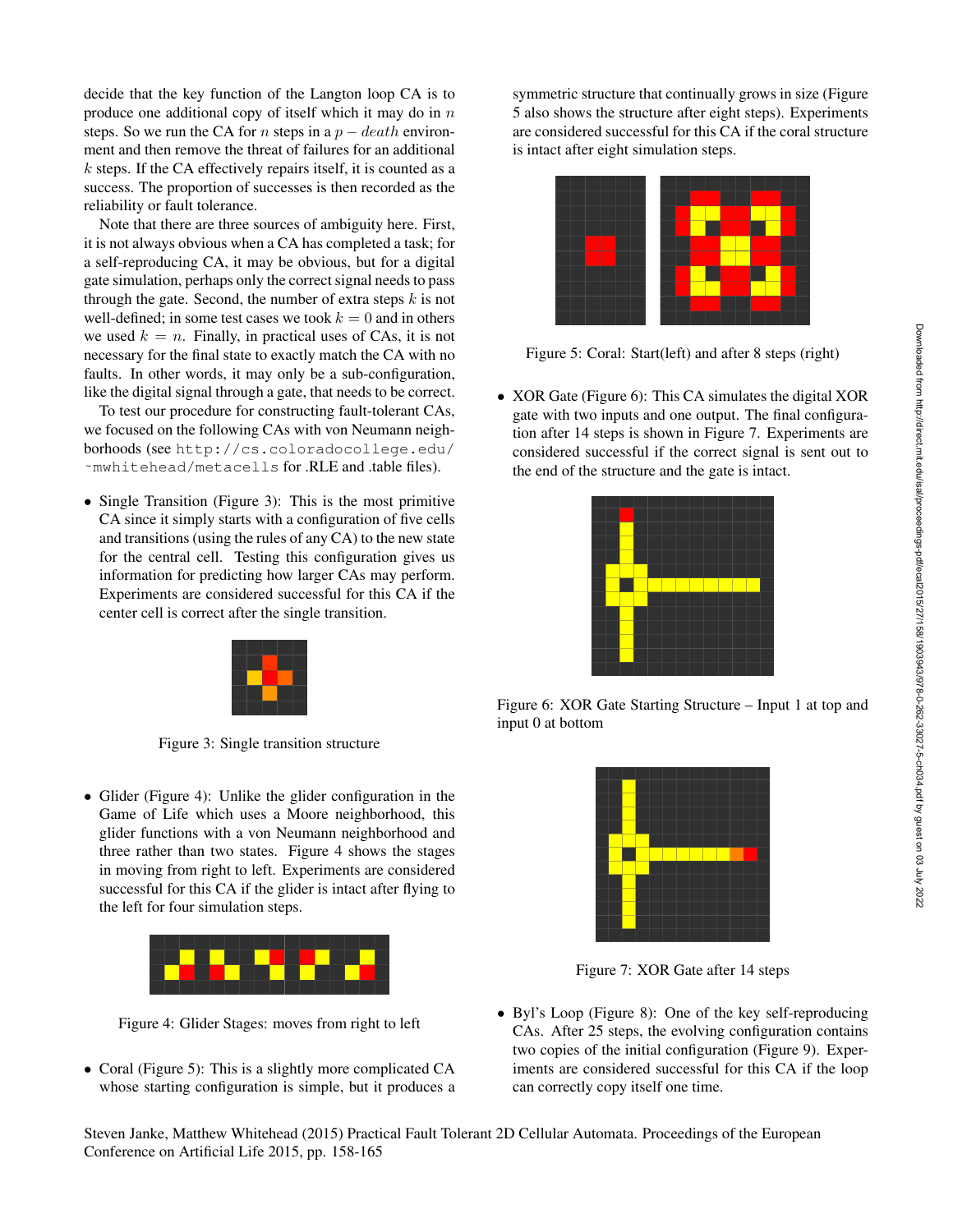

Figure 8: Byl's loop starting structure



Figure 9: Byl's loop after one successful reproduction (25 steps)

• Langton's Loop (Figures10, 11): This is a larger configuration that reproduces after 151 steps. As with Byl's loop, experiments with Langton's loop are considered successful one additional copy of the loop is produced correctly.



Figure 10: Langton's loop starting structure



Figure 11: Langton's loop after one successful reproduction (151 steps)

# Metacells

Our procedure for converting CAs into reliable systems relies heavily on the concept of a *metacell*. These are square arrays of cells that replace each of the single cells in the original CA. The point is to provide informational redundancy to improve fault tolerance, but in order to do so, the rules governing transitions in the original CA have to be altered

to now simulate the original operations on square arrays of cells. One constraint is that the converted CA must still be a genuine CA; each cell in the conversion follows a common set of rules. The transformation to a converted CA (called a meta-CA), theoretically works on either Moore or von Neumann neighborhoods, but it is much more straightforward for original CAs using the von Neumann neighborhood.

There are several ways to design a metacell and our approach evolved as we tried to balance the achieved redundancy with the number of states in the CA. We set an arbitrary threshold of 256 states since that is the limit of the Golly simulator (Trevorrow and Rokicki (2013)). This practical limit did help focus our work on the efficiency of metacell design, but it is clear that using a larger simulator has its advantages. For more complex test cases, we had to approximate how successful the tolerant meta-CAs would be.

Figure 12 shows an example metacell of size 3. The 3x3 grid in the interior (yellow cells) of the metacell stores the redundant information that collectively represents a state from the original CA cell. A common flood-fill algorithm can keep the state information intact despite random faults. The *border cells* (red cells in the figure) serve as a boundary between metacells and can also be used as a built-in clock to synchronize the operation of the meta-CA. Meta-CAs operate at a slower speed than their normal, single-cell CA equivalents. The application of a single rule in an original CA is translated to several steps in a meta-CA. These additional steps are required in order to allow metacells to recover information disrupted by cell faults and to propagate state information from the neighboring metacells.

| $\mathcal{L}(\mathcal{L})$ and $\mathcal{L}(\mathcal{L})$ and $\mathcal{L}(\mathcal{L})$ and $\mathcal{L}(\mathcal{L})$ and $\mathcal{L}(\mathcal{L})$ | <b>Service Service</b>    |  |  |                        |                        |  |
|--------------------------------------------------------------------------------------------------------------------------------------------------------|---------------------------|--|--|------------------------|------------------------|--|
|                                                                                                                                                        | <b>The Common Service</b> |  |  | <b>Service Service</b> | <b>Service Service</b> |  |
| <b>Service Service</b><br>___                                                                                                                          |                           |  |  |                        |                        |  |
| <b>Service Service</b>                                                                                                                                 |                           |  |  |                        |                        |  |

Figure 12: Bordered metacell of size 3 (left) and bordered metacell with two dead interior cells (right)

The weakness of this first metacell design is that there are several *essential* cells. Both the border cells and the signals carrying state information into the interior of a metacell have no redundancy. The success of this design relies on keeping the ratio of essential cells to total cells rather small.

In order to reduce the essential cells, we altered the floodfill algorithm to simulate mixing paint. The states of neighboring cells are considered paint colors that flow into a metacell. Whenever two such colors are neighbors, the corresponding cells transition to a state representing the mix of the two colors. Similarly, whenever two mixed colors meet or a mixed color and a third plain color meet, there is a transition to a cell representing a mix of all colors involved. This ensured that there was not just a single cell carrying the message on any clock step. The number of essential cells was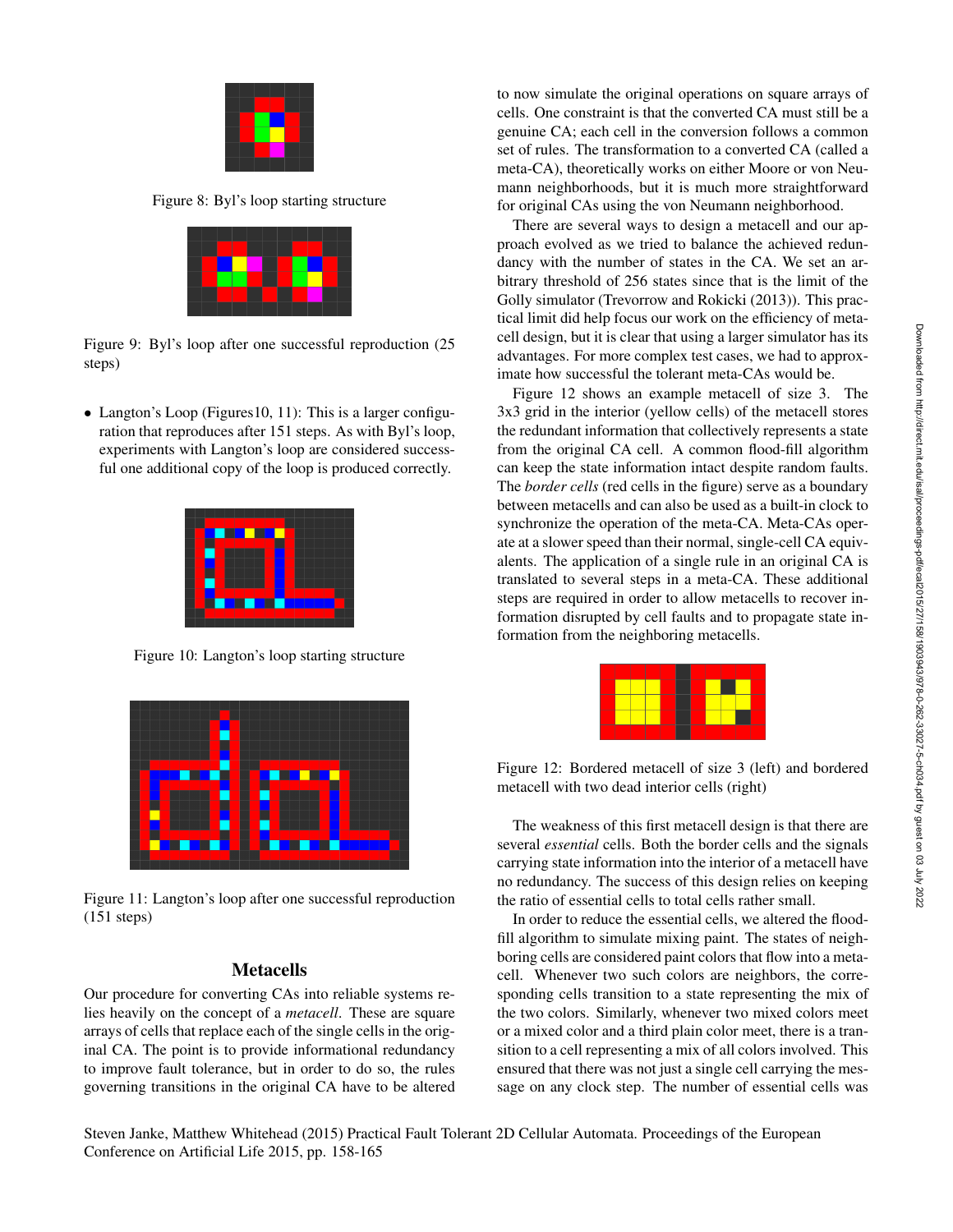decreased and the success of the meta-CA increased. However, the boundary cells remained and consequently there were still vulnerable cells (not necessarily essential) in the meta-CA. The mixed-paint principle unfortunately requires on the order of  $n<sup>4</sup>$  additional states where n is the number of states in the original CA.

#### Positional Metacells

Eliminating the border cells improves fault tolerance and our final approach, which we call *positional metacells*, was the most successful. Positional metacells encode a cell's position in the metacell along with the original state information. A cell would then have information showing that it was in the upper-left corner of the metacell, for example. Positional metacells use Moore neighborhoods to simulate an original CA that used von Neumann neighborhoods. Once again, more states are needed to cope with the positional information. Nevertheless, the positional metacell design does lead to improved fault tolerance since failed cells can be repaired based on their relative position in relation to other correct cells.

The simplest kind of positional metacell is a 2x2 grid as shown in Figure 13. Each of the four cells comprising the metacell contains information about its location within the metacell (signified by the numbers in the figure) and the state value from the original CA.

| п | $\overline{\mathbf{2}}$ |  |
|---|-------------------------|--|
| 6 | 4                       |  |
|   |                         |  |

Figure 13: A 2x2 Positional Metacell. Each interior cell is encoded by its position within the metacell.

The metacell transitions take two steps. On the first step, each metacell interior cell changes to a state that represents the combination of its two neighbors belonging to other adjacent metacells. This is done using the color-mixing idea from above. Note that there is redundancy in each of the incoming state messages. For example, the upper-left cell changes to a state representing the combination of the metacell's top and left metacell neighbors and the upper-right cell encodes the metacell's top and right neighbors. This means that the top metacell neighbor's value is encoded in two places. This helps eliminate any essential cells and provides a more reliable structure.

On the second step, the original CA's transition is computed using the four mixed color values. Because of the redundancy of the encoded neighbor information, if any single cell dies, then the original transition can still be calculated. In fact, as long as two cells that are diagonally opposite one another are intact, then the original transition can be performed. The output of the original transition is then positionally encoded throughout the four interior cells and one metacell transition is complete.

These metacells do not need separate border states because of the positional encodings, but the positional encodings do require four states per original CA state. They also require states to represent all combinations of mixes of three original states since each positional cell must encode its own value along with the two neighbor metacell cells that it borders. The final number of required states is  $4n^3 + 4n + 1$ , where  $n$  is the number of original states.

Because of their lack of essential cells and short clock cycle of two steps, these 2x2 positional metacells were the most fault tolerant design we experimented with. The results for the various test cases reported below compare the reliability of these structures versus their original CA counterparts.

Converting Existing CAs to Positional Metacell CAs One of the appeals of using positional metacells for fault tolerance is that existing CAs can be converted automatically into their meta-CA equivalents. We have developed a set of conversion scripts to perform this process. (See http://cs.coloradocollege.edu/ ˜mwhitehead/metacells for scripts.)

The first part of the conversion process involves changing the original CA structure into a meta-CA structure using the appropriate new state values. For example in the 2x2 positional metacell case, a single cell with state value 3 from the original CA must be converted into four cells that are positionally encoded as *original state 3 in the upper-left corner, original state 3 in the upper-right corner, original state 3 in the lower-left corner, and original state 3 in the lower-right corner*. Figure 14 shows a simple 3-cell CA converted to the corresponding meta-CA.



Figure 14: Original CA (left) and Positional Meta-CA (right)

Once the structure of the original CA has been converted, then the original ruleset needs to be converted to include the rules for meta-CA operation. Meta-CA operation requires several different types of rules. In particular, rules must be included to encode the combination of neighbor states, ignore and repair missing states (if possible), and perform the original CA's transitions.

First, rules must be added to convert each positionallyencoded cell to a new state representing the combination of its two neighbors from adjacent metacells. For example, the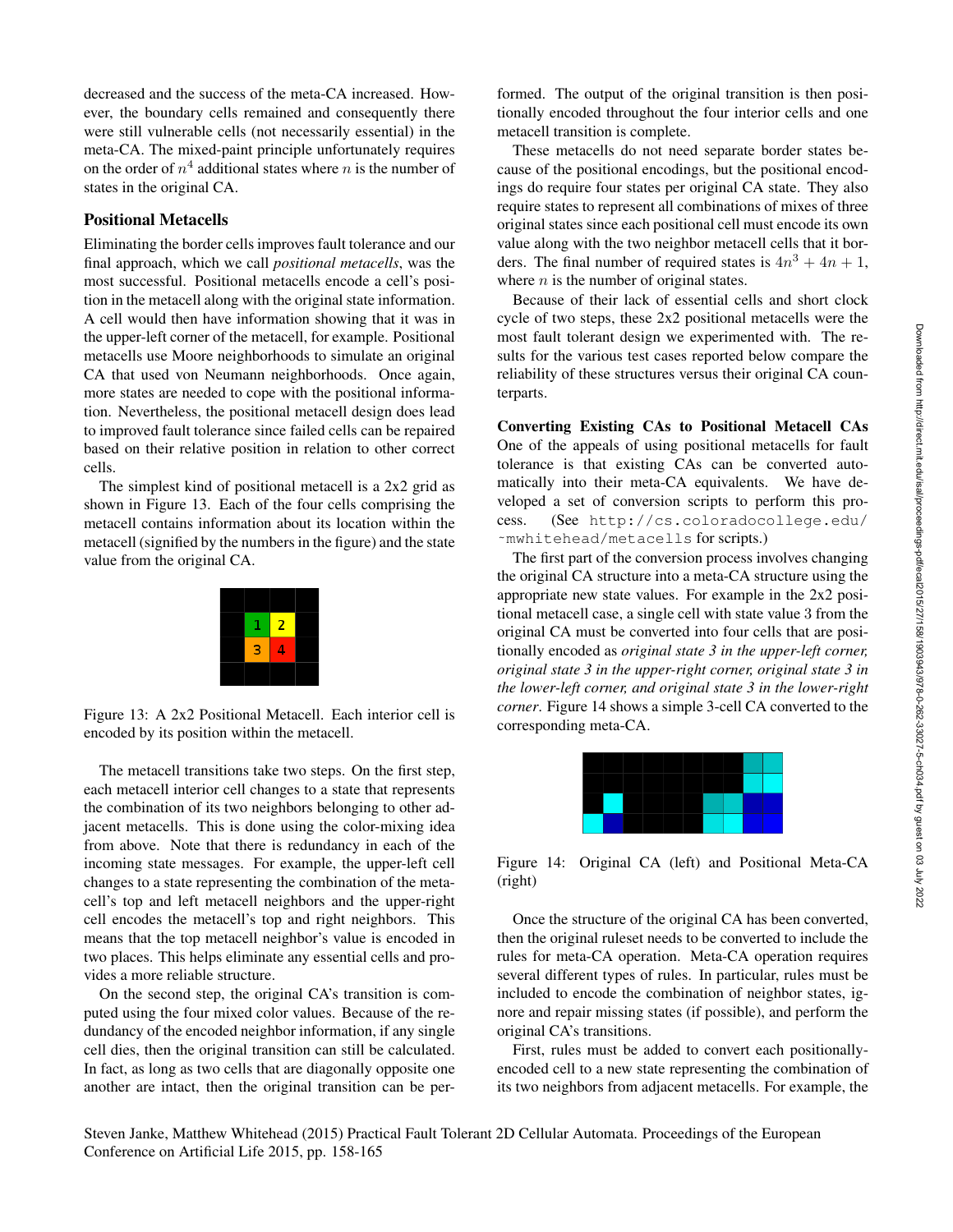A cell in Figure 15 needs a rule to transition to the state that represents the combination of starting state A, X above, and Y to the left. Similar transition rules are added for each interior cell position and all combinations of possible external neighbor states.



Figure 15: A, B, C, and D form one metacell. A's external neighbors are X and Y and its internal neighbors are B, C, and D.

Second, rules must be generated to ignore dead cells when possible while still performing the correct transitions. Again using Figure 15 as an example, if cell A were dead it can still properly transition to the state that encodes the combination of  $X$  and  $Y$  as long as one of its internal neighbors is intact. So if A is dead, but B is intact, then cell A can correctly transition to the combination of X and Y since B *is on its right*. This is the added fault tolerance of using the positional encoding scheme.

Finally, rules are added to perform the original CA's transitions. These transitions occur on the second step of the meta-CA's cycle. Suppose the original CA had the rule  $(1,2,3,2,4,5)$ . That is, if a cell were in state 1 and had neighbors starting at the top and going clockwise of 2, 3, 2, and 4, then it should change to state 5. Using the labels in Figure 15, the cells would have the following mixes after the first step of the meta-CA's simulation. Cell A would have a mix of the original state 2 from above and state 4 from the left, cell B would have a mix of state 2 from above and state 3 from the right, cell  $C$  would have a mix of state 2 from below and state 4 from the left, and cell D would have a mix of state 2 from below and state 3 from the right.

These cells then need to transition to the positionallyencoded state that corresponds to the original CA's new state after the transition. For this example, A would need to transition to the state representing the *original state 5 in the upper-left corner*. In order to perform these kinds of transitions, rules must be included to decode the mixes of states in the context of the original rules. For example, cell  $A$  has information about the states from above and left and cell D has information about the states from below and right, so cell A gets a rule that transitions to its new state (*original state 5 in the upper-left corner*) when it has D's state as a lower-right neighbor. Similar rules are added for the other positions in the metacell and for all other possible internal neighbor states.

Notice again that external neighbor state information is

redundantly encoded. For example, both cells  $A$  and  $B$  encode the original state 2 from above. If at least one of these two cells is intact, then the neighbor information from above is not lost and the original transition can be successfully performed.

#### **Results**

Using the test cases mentioned above, we ran a series of experiments to test the fault tolerance of our proposed meta-CAs against normal CAs. The results listed here are for the 2x2 positional meta-CAs, as they were the most successful model that we tested. We used a range of p-death environments and ran 1000 trials per test case. For larger structures that require too many states for the Golly simulator, we list predicted success rates calculated by using the experimental success rates for single cell transitions raised to the power of the number of required transitions for the given CA. To ensure accurate single cell transition success rates, we performed 200,000 single cell transition trials.

| p       | Original | $Meta-CA$ |
|---------|----------|-----------|
| 0.00001 | 99.9980  | 100.0000  |
| 0.00002 | 99.9960  | 100.0000  |
| 0.00005 | 99.9900  | 100.0000  |
| 0.00010 | 99.9800  | 100.0000  |
| 0.00020 | 99.9600  | 100.0000  |
| 0.00050 | 99.9000  | 99.9999   |
| 0.00100 | 99.8001  | 99.9996   |
| 0.00200 | 99.6004  | 99.9984   |
| 0.00500 | 99.0025  | 99.9901   |
| 0.01000 | 98.0100  | 99.9604   |
| 0.02000 | 96.0400  | 99.8432   |
| 0.05000 | 95.0250  | 99.0494   |
| 0.10000 | 81.0000  | 96.3900   |

Table 1: Success rates for a single cell/metacell transition.

In Table 1, the Meta-CA success rates were calculated using the formula  $1 - (p^4 + 4p^3(1-p) + 4p^2(1-p)^2)$ . This follows from the binomial distribution where  $p<sup>4</sup>$  is the probability of all four cells being dead,  $4p^3(1-p)$  is the probability of exactly three cells being dead (there are four ways for this to occur) and  $4p^2(1-p)^2$  is the probability of two nondiagonal cells being dead (there are also four ways for this to occur). A simulator experiment confirmed these results.

The tables of results list the percentage of trials that were successful, with success defined as above for each test case. The results show that meta-CAs provide an added level of fault tolerance across a variety of CA structures and levels of p-death environments. In general, the greater the number of cells and required transitions in the CA structure, the greater the benefit of using a meta-CA representation. This is to be expected since metacells outperform regular CA cells for each individual cell transition.

The type of p-death environment makes a difference in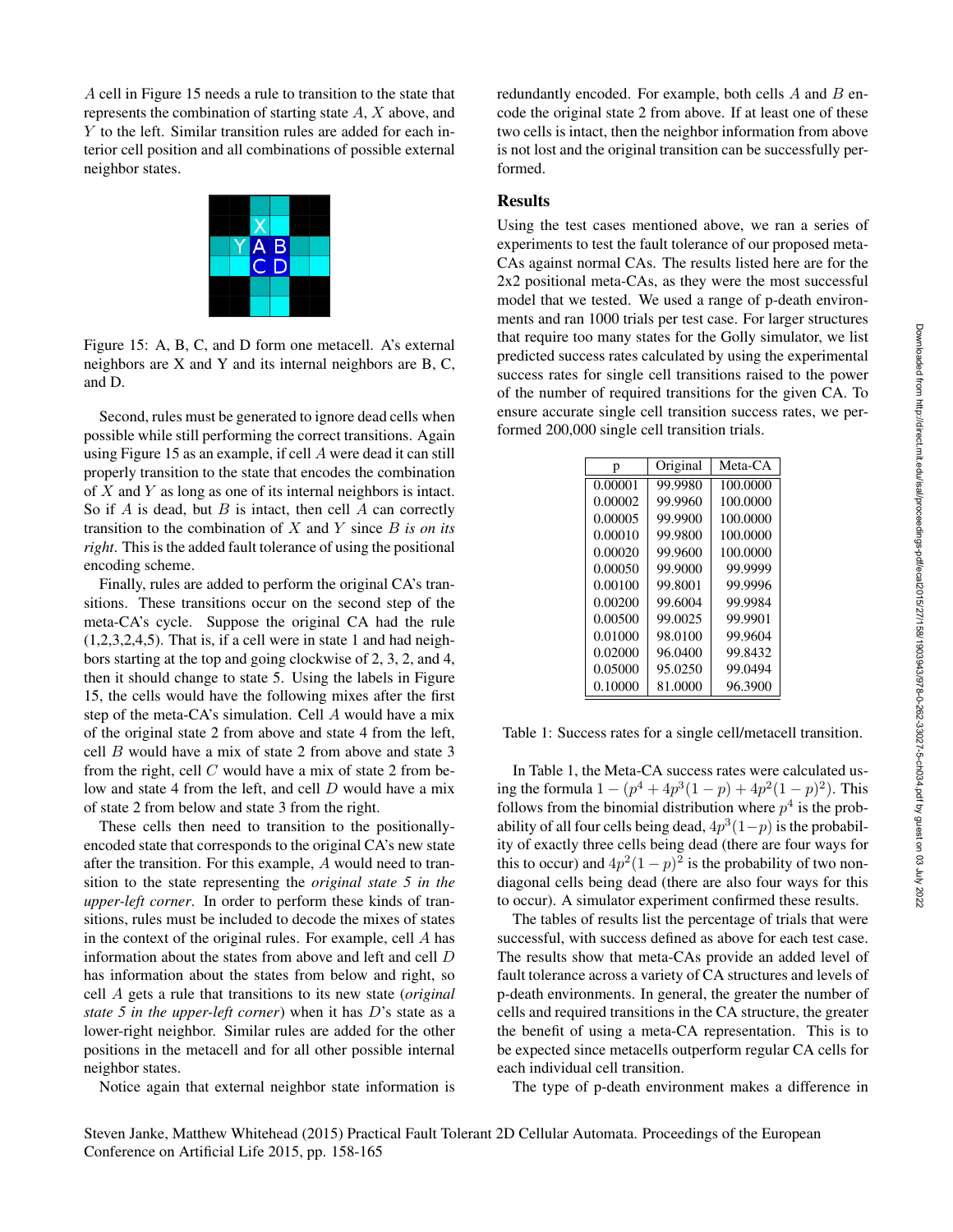the degree of added fault tolerance provided by meta-CAs. For very low values of p, both regular CAs and meta-CAs are likely to be successful. On the other hand, very high values of p usually cause both regular CAs and meta-CAs to fail. Intermediate p values show the greatest benefit of using meta-CAs. For example, using the coral-like structure with  $p = 0.005$ , the meta-CA was successful 97.7% of the time while the normal CA was only successful 50.3% of the time.

| p       | Original | Meta-CA |
|---------|----------|---------|
| 0.00001 | 100.0    | 100.0   |
| 0.00002 | 100.0    | 100.0   |
| 0.00005 | 100.0    | 100.0   |
| 0.00010 | 100.0    | 100.0   |
| 0.00020 | 100.0    | 100.0   |
| 0.00050 | 99.5     | 100.0   |
| 0.00100 | 99.4     | 100.0   |
| 0.00200 | 98.5     | 100.0   |
| 0.00500 | 97.1     | 99.8    |
| 0.01000 | 92.0     | 99.1    |
| 0.02000 | 85.6     | 97.5    |
| 0.05000 | 71.6     | 86.9    |
| 0.10000 | 41.0     | 52.0    |

Table 2: Success rates for a von Neumann neighborhood glider to complete one cycle in 4 steps.

| p       | Original | Meta-CA |
|---------|----------|---------|
| 0.00001 | 100.0    | 100.0   |
| 0.00002 | 99.5     | 100.0   |
| 0.00005 | 99.2     | 100.0   |
| 0.00010 | 98.3     | 100.0   |
| 0.00020 | 97.1     | 100.0   |
| 0.00050 | 93.2     | 100.0   |
| 0.00100 | 85.3     | 99.7    |
| 0.00200 | 76.8     | 99.4    |
| 0.00500 | 50.3     | 97.7    |
| 0.01000 | 25.4     | 89.2    |
| 0.02000 | 5.5      | 63.0    |
| 0.05000 | 0.1      | 5.8     |
| 0.10000 | 0.0      | 0.0     |

Table 3: Success rates for a von Neumann neighborhood coral to be intact after 8 steps.

# Complexity of Meta-CAs

All of our constructions centered on duplicating information in the original CA. The most straightforward approach is to introduce more cells for redundancy as is done in a metacell. However, in order to benefit from the redundancy there must be a mechanism for combining information in order to recover from information lost in faulty cells. For example, border cells were used to keep information within the bounds of a particular metacell and signals were transmitted

| p       | Original | Meta-CA     |
|---------|----------|-------------|
|         |          | (predicted) |
| 0.00001 | 99.6     | 100.0       |
| 0.00002 | 99.2     | 100.0       |
| 0.00005 | 98.0     | 100.0       |
| 0.00010 | 97.0     | 100.0       |
| 0.00020 | 93.6     | 100.0       |
| 0.00050 | 84.5     | 99.7        |
| 0.00100 | 72.9     | 99.7        |
| 0.00200 | 48.4     | 99.5        |
| 0.00500 | 18.8     | 97.0        |
| 0.01000 | 2.7      | 88.6        |
| 0.02000 | 0.1      | 59.4        |
| 0.05000 | 0.0      | 4.0         |
| 0.10000 | 0.0      | 0.0         |

Table 4: Success rates for a von Neumann neighborhood XOR gate to produce the correct output value.

| p       | Original | $Meta-CA$   |
|---------|----------|-------------|
|         |          | (predicted) |
| 0.00001 | 99.1     | 100.0       |
| 0.00002 | 98.7     | 100.0       |
| 0.00005 | 97.8     | 100.0       |
| 0.00010 | 95.0     | 100.0       |
| 0.00020 | 91.1     | 100.0       |
| 0.00050 | 76.2     | 99.5        |
| 0.00100 | 57.0     | 99.5        |
| 0.00200 | 36.2     | 99.2        |
| 0.00500 | 6.6      | 95.3        |
| 0.01000 | 0.5      | 82.6        |
| 0.02000 | 0.0      | 43.8        |
| 0.05000 | 0.0      | 0.6         |
| 0.10000 | 0.0      | 0.0         |

Table 5: Success rates for a Byl loop to reproduce once.

| p       | Original | $Meta-CA$   |
|---------|----------|-------------|
|         |          | (predicted) |
| 0.00001 | 84.3     | 100.0       |
| 0.00002 | 70.5     | 100.0       |
| 0.00005 | 43.9     | 100.0       |
| 0.00010 | 17.3     | 100.0       |
| 0.00020 | 3.4      | 100.0       |
| 0.00050 | 0.0      | 83.1        |
| 0.00100 | 0.0      | 83.1        |
| 0.00200 | 0.0      | 75.7        |
| 0.00500 | 0.0      | 18.9        |
| 0.01000 | 0.0      | 0.1         |
| 0.02000 | 0.0      | 0.0         |
| 0.05000 | 0.0      | 0.0         |
| 0.10000 | 0.0      | 0.0         |

Table 6: Success rates for a Langton loop to reproduce once.